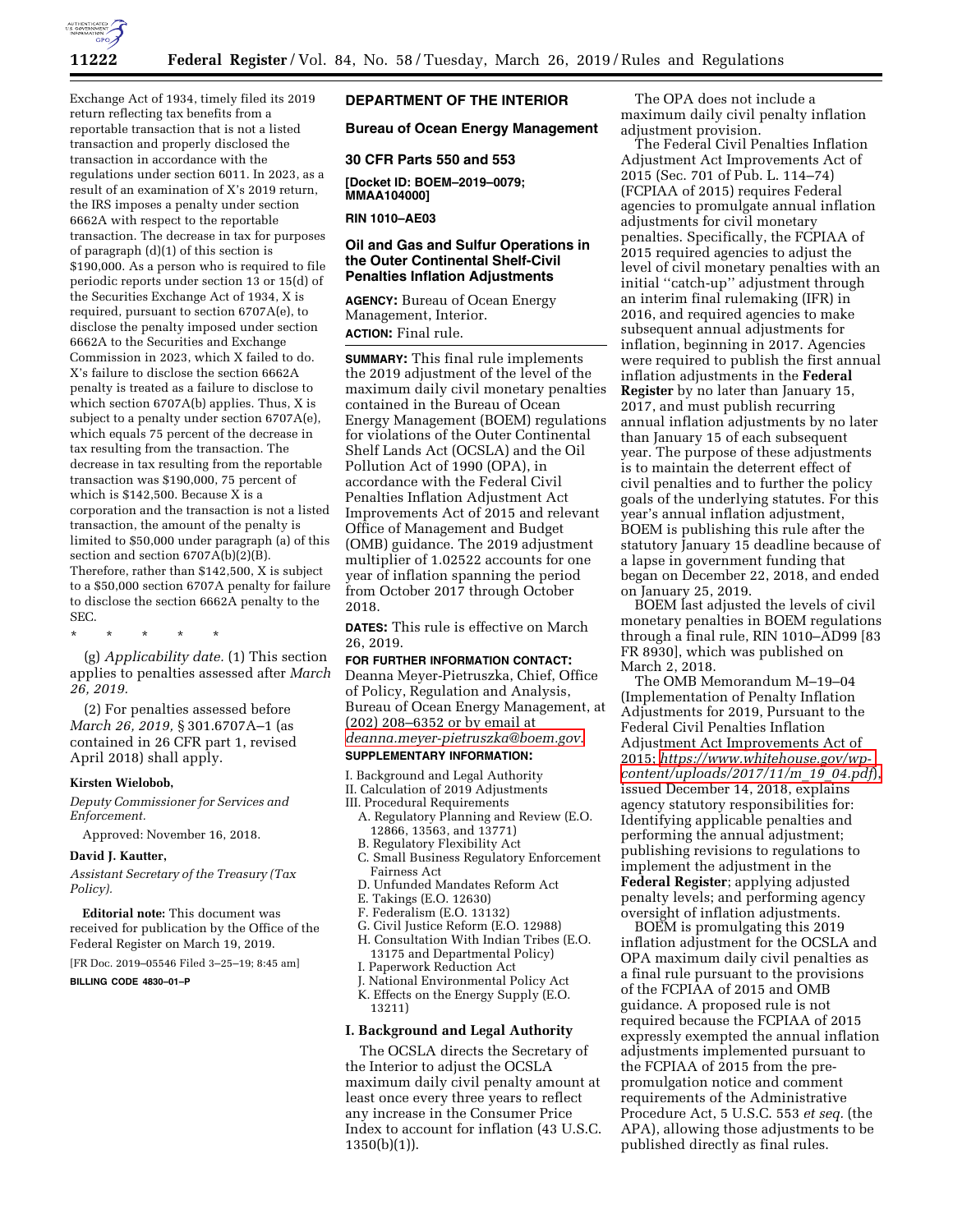Specifically, the FCPIAA of 2015 states that agencies shall adjust civil monetary penalties ''notwithstanding Section 553 of the Administrative Procedure Act.'' (FCPIAA of 2015 at section  $4(b)(2)$ ). This interpretation of the FCPIAA of 2015 is confirmed by OMB Memorandum M– 19–04 at 4 (''This means that the public procedure the APA generally requires (*i.e.,* notice, an opportunity for comment, and a delay in effective date) is not required for agencies to issue regulations implementing the annual adjustment.'').

### **II. Calculation of 2019 Adjustments**

Under the FCPIAA of 2015 and the guidance provided in OMB Memorandum M–19–04, BOEM has identified applicable civil monetary penalties and calculated the necessary inflation adjustments. The previous civil penalty inflation adjustments accounted for inflation through October 2017. The required annual civil penalty inflation adjustments promulgated through this rule account for inflation through October 2018.

Annual inflation adjustments are based on the percent change between the Consumer Price Index for all Urban Consumers (CPI–U) for the October preceding the date of the adjustment, and the prior year's October CPI–U. Consistent with the guidance in OMB Memorandum M–19–04, BOEM divided the October 2018 CPI–U by the October 2017 CPI–U to calculate the multiplying factor. In this case, October 2018 CPI– U (252.885)/October 2017 CPI–U  $(246.663) = 1.02522$ . OMB Memorandum M–19–04 confirms that this is the proper multiplier. (*See* OMB Memorandum M–19–04 at 1 and n.4).

For 2019, OCSLA and the FCPIAA of 2015 require that BOEM adjust the OCSLA maximum daily civil penalty amount. To accomplish this, BOEM multiplied the existing OCSLA maximum daily civil penalty amount (\$43,576) by the multiplying factor  $($43,576 \times 1.02522 = $44,674.99)$ . The FCPIAA of 2015 requires that the resulting amount be rounded to the nearest \$1.00 at the end of the calculation process. Accordingly, the

adjusted OCSLA maximum daily civil penalty is \$44,675.

For 2019, the FCPIAA of 2015 requires that BOEM adjust the OPA maximum daily civil penalty amount. To accomplish this, BOEM multiplied the current OPA maximum daily civil penalty amount (\$46,192) by the multiplying factor  $(\$46,192 \times 1.02522 =$ \$47,356.96). The FCPIAA of 2015 requires that the resulting amount be rounded to the nearest \$1.00 at the end of the calculation process. Accordingly, the adjusted OPA maximum daily civil penalty is \$47,357.

The adjusted penalty levels will take effect immediately upon publication of this rule. Pursuant to the FCPIAA of 2015, the increases in the OCSLA and OPA maximum daily civil penalty amounts apply to civil penalties assessed after the date the relevant increase takes effect, even if the associated violation(s) predates such increase. Consistent with the provisions of OCSLA, OPA, and the FCPIAA of 2015, this rule adjusts the following maximum civil monetary penalties per day per violation as follows:

| CFR citation    | Description of the penalty               | Current max-<br>imum penalty | Multiplier | Adjusted max-<br>imum penalty |
|-----------------|------------------------------------------|------------------------------|------------|-------------------------------|
| 30 CFR 550.1403 | Failure to comply per day, per violation | \$43,576                     | 1.02522    | \$44,675                      |
|                 | Failure to comply per day, per violation | 46.192                       | 1.02522    | 47,357                        |

#### **III. Procedural Requirements**

### *A. Regulatory Planning and Review (E.O. 12866, 13563, and 13771)*

Executive Order (E.O.) 12866 provides that the Office of Information and Regulatory Affairs (OIRA) in the OMB will review all significant rules. OIRA has determined that this rule is not significant. (*See* OMB Memorandum M– 19–04 at 3).

E.O. 13563 reaffirms the principles of E.O. 12866 while calling for improvements in the Nation's regulatory system to reduce uncertainty and to promote predictability and the use of the best, most innovative, and least burdensome tools for achieving regulatory ends. E.O. 13563 directs agencies to consider regulatory approaches that reduce burdens and maintain flexibility and freedom of choice for the public where these approaches are relevant, feasible, and consistent with regulatory objectives. We have developed this rule in a manner consistent with these requirements, to the extent relevant and feasible given the limited discretion provided agencies in the FCPIAA of 2015.

E.O. 13771 of January 30, 2017, directs Federal agencies to reduce the regulatory burden on regulated entities and control regulatory costs. E.O. 13771, however, applies only to significant regulatory actions, as defined in Section 3(f) of E.O. 12866. OIRA has determined that agency regulations exclusively implementing the annual adjustment required by the FCPIAA of 2015 are not significant regulatory actions under E.O. 12866, provided they are consistent with OMB Memorandum M–19–04 (*See*  OMB Memorandum M–19–04 at 3). Thus, E.O. 13771 does not apply to this rulemaking.

#### *B. Regulatory Flexibility Act*

The Regulatory Flexibility Act (RFA) requires an agency to prepare a regulatory flexibility analysis for rules unless the agency certifies that the rule will not have a significant economic impact on a substantial number of small entities. The RFA applies only to rules for which an agency is required to first publish a proposed rule. (*See* 5 U.S.C. 603(a) and 604(a)). The FCPIAA of 2015 expressly exempts these annual inflation adjustments from the requirement to publish a proposed rule for notice and comment. (*See* FCPIAA of 2015 at section 4(b)(2); OMB Memorandum M–19–04 at 4). Thus, the RFA does not apply to this rulemaking.

*C. Small Business Regulatory Enforcement Fairness Act* 

This rule is not a major rule under 5 U.S.C. 804(2), the Small Business Regulatory Enforcement Fairness Act. This rule:

(a) Will not have an annual effect on the economy of \$100 million or more;

(b) Will not cause a major increase in costs or prices for consumers, individual industries, Federal, State, or local government agencies, or geographic regions; and

(c) Will not have significant adverse effects on competition, employment, investment, productivity, innovation, or the ability of U.S.-based enterprises to compete with foreign-based enterprises.

### *D. Unfunded Mandates Reform Act*

This rule does not impose an unfunded mandate on state, local, or tribal governments, or the private sector, of more than \$100 million per year. The rule does not have a significant or unique effect on state, local, or tribal governments or the private sector. Therefore, a statement containing the